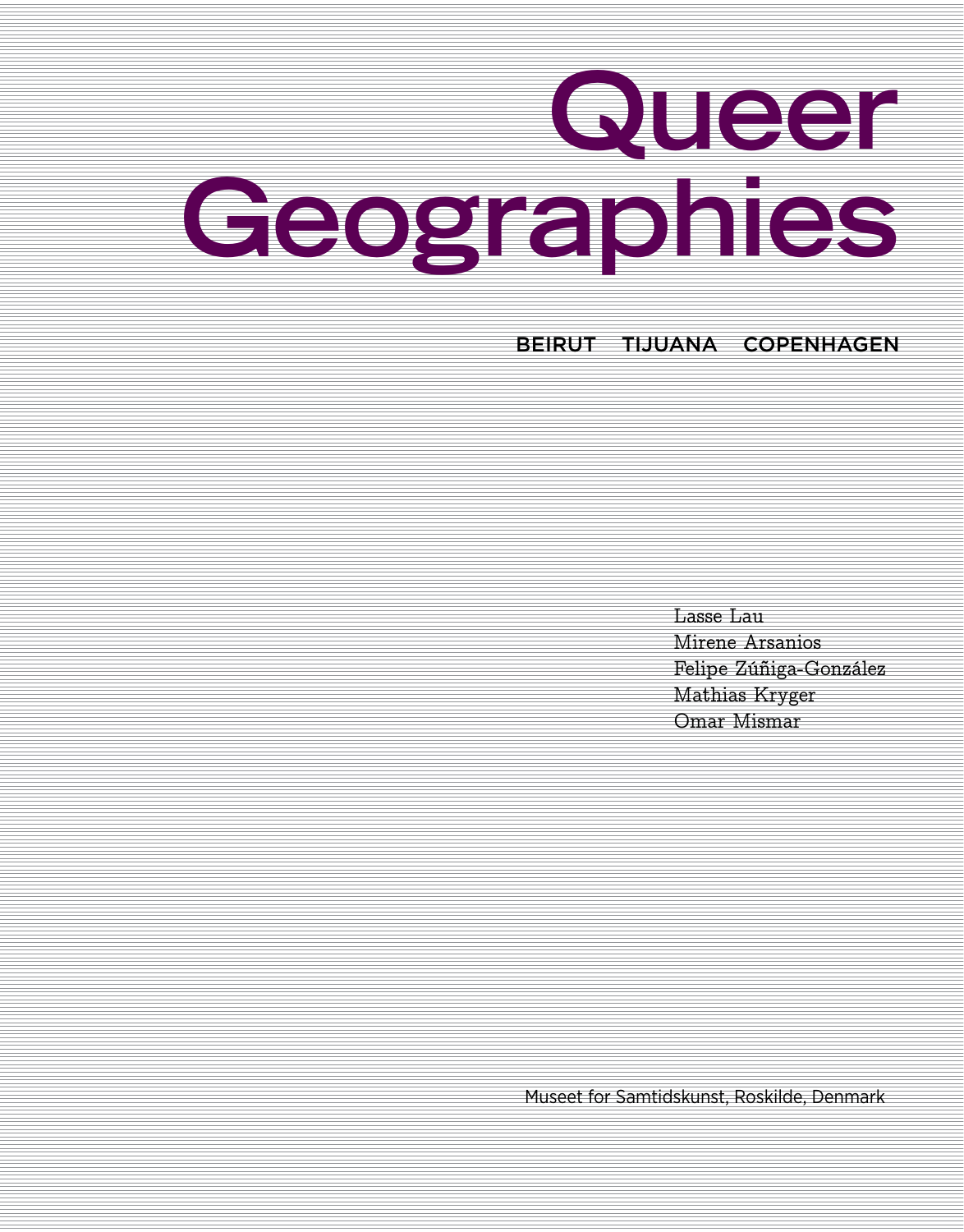#### Queer Geographies

Copyright ©2013 Bunnylau, the artists and the authors

All rights reserved including the right of reproduction in whole or in part in any form.

Editors Lasse Lau Mirene Arsanios Felipe Zúñiga-González Mathias Kryger

Design Omar Mismar

Printed in the United States by McNaughton & Gunn, Inc

Copy editor Emily Votruba

**Translators** Masha Refka John Pluecker Tamara Manzo Sarah Lookofsky Michael Lee Burgess Lotte Hoelgaard Christensen

Cover photo by Flo Maak

ISBN 978-87-90690-30-4

Funded in part by The Danish Arts Council



Published by Museet for Samtidskunst // Museum of Contemporary Art Stændertorvet 3D DK- 4000 Roskilde Denmark

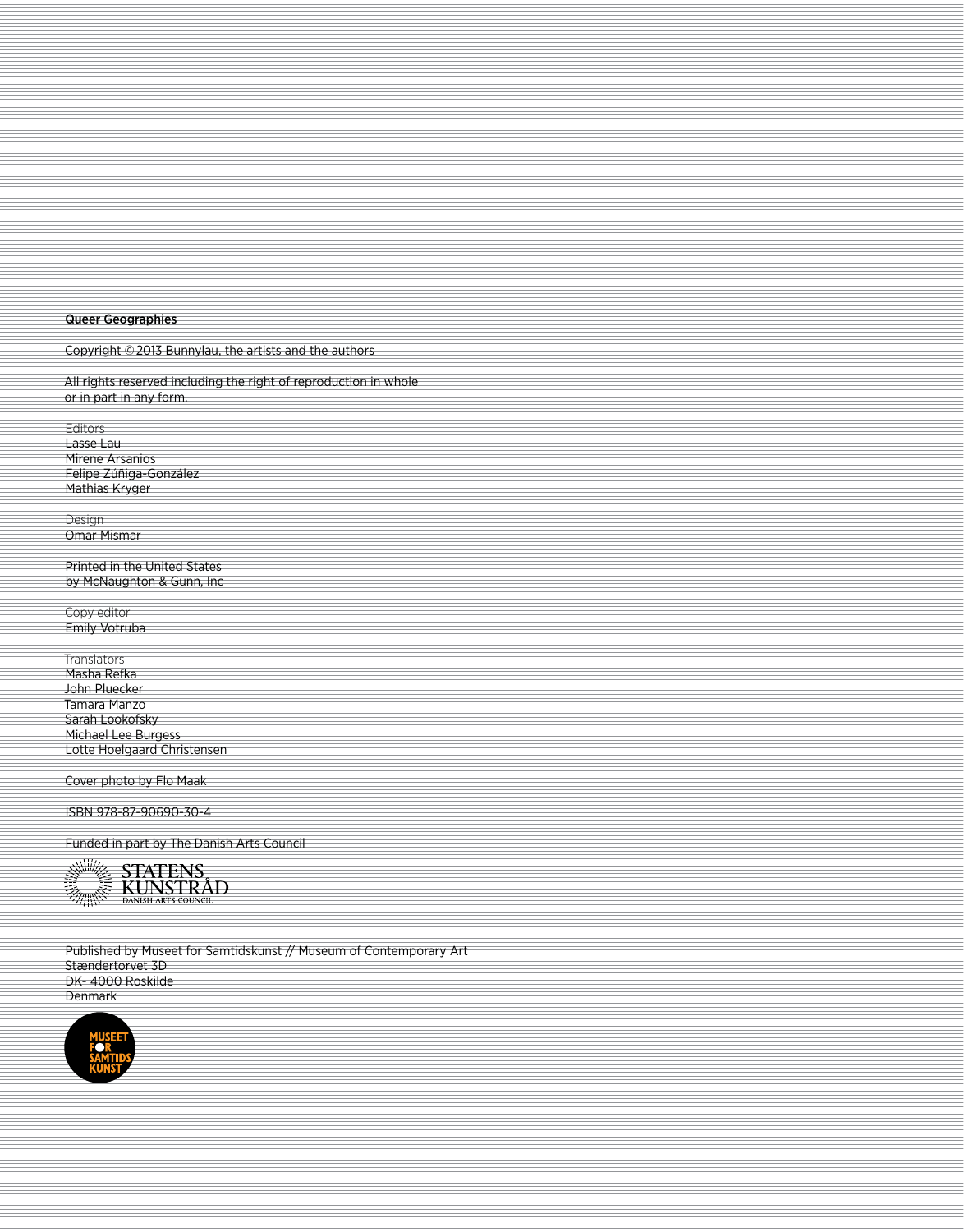# A Queer Geographer's Life as an Introduction to Queer Theory, Space, and Time

Jen Jack Gieseking

Environmental Psychology, The Graduate Center of the City University of New York

I used to be afraid to get in bed with theory, and queer theory was no diferent. What the hell were these theory people talking about? Who could ever capture queer life in theory? As an urban, queer, feminist geographer and psychologist, as well as a lesbian-queer-dyke-feministtrans non-op, non-hormone dyke, I have had to come to grips with theory, queer and otherwise. The liberatory practices of what I call *queering space* and *spatializing the queer* eventually helped me to make sense of the world and even to make sense of my life and my place(s) in the world. Now that theory has equally and happily gripped me, it is worth spreading the answers to these questions. In this essay, I explain how I came to love theory through geographic theories, LGBTQ geographies, and queer theory. I write of my experience of queering geography and geographizing the queer so that you can begin to see how these diferent elements can be put in conversation with one another. I share my story and these theories to help you expand the way you read the art and essays in this book, and even illuminate and extend the ways you experience everyday life. I conclude by ruminating on what queer geography is and could be, and I do so in the hope that you might happily find yourself in bed with theory too.

### (First) Came Space: On Meeting and Getting to Know Geography

Geography was and continues to be a field that allows me to run where and how I want to with my ideas, for all I need to do is examine the world through the lens of space—and I do that already. Unlike studies of culture (anthropology), society (sociology), or the psyche (psychology), geography is foregrounded in its literal and physical grounding in space. Our lives are riddled with geographic experience—nothing takes place outside of space, from neighborhood gentrification to riverbed development under global warming, from telecommunications in global cities to the hybridization of the space of human and animal bodies. Geographic metaphors are ways of explaining the everydayness of life that often has no other way of being clarified: where your head is at, standing your ground, know your place, I am here, and so on. But, in my college studies I wondered: where did the gay fit in?

Upon admitting my question to a faculty member during my undergraduate studies in the late 1990s, her eyes wide and holding her breath, she proferred a copy of *Mapping Desire: Geographies of Sexualities* (Bell and Valentine, 1995). The way that she slowly and softly handed me

the volume was as if she were turning over the material apparition of a queer secret. What lay inside charmed me and stuck with me. LGBTQ geographies and geographies of sexuality were not only existent, they were exciting and important stuf. It would be another decade before I took up LGBTQ geographies again, exploring other passions and occupations before returning to the academy.

My calling as a geographer is fueled by an attempt to make sense of the complicated yet essential experiences of spacetime in our everyday lives in order to make further steps toward both social and spatial justice. Sociospatial justice involves confronting inequalities through social and spatial means such as demanding equal distribution of resources, combating environmental racism, and fighting gender inequalities in the workplace, as well as the production of queer art projects, performances, and installations like those in this book that call for a more just world. I elaborate my research questions through participatory methods in which I work *with* participants instead of learning *about* subjects; and from there, I build theory to make sense of trends and ideas. I eventually focused my studies of women and geography by turning the course of my dissertation research to lesbian and queer spaces.

Human geographers today, spanning the social and cultural, begin from the idea put forth by social theorist Henri Lefebvre (1992): "(Social) space is (socially) produced." In other words, each person is agentic and responsible in creating, occupying, and enacting space. Space is not absolute or fixed in the Kantian sense but is constantly produced in how it is all at once created, conceived, and lived. This *production of space* perspective is echoed both by the artist-activists in this book, and in the work of those who came before them. We can see the claim to sociospatial justice and other forms of justice by the 99 percent in the Occupy and Arab Spring movements; in the in-your-face organizing tactics of international LGBTQ organizing groups like ACT-UP, Lesbian Avengers, and Queer Nation in decades previous; and in the U.S. civil rights movement, Indian independence movement, and in other movements and eforts toward liberation before that. For LGBTQ people, our own revolutionary activisms still prove how important it is to produce our own space as there is often no other recourse but to uproariously alter the everyday spatialities of heterosexuality. Just imagine or remember what it was like to throw blood on the head of the U.S. Center for Disease Control; eat fire and bear your breasts in public;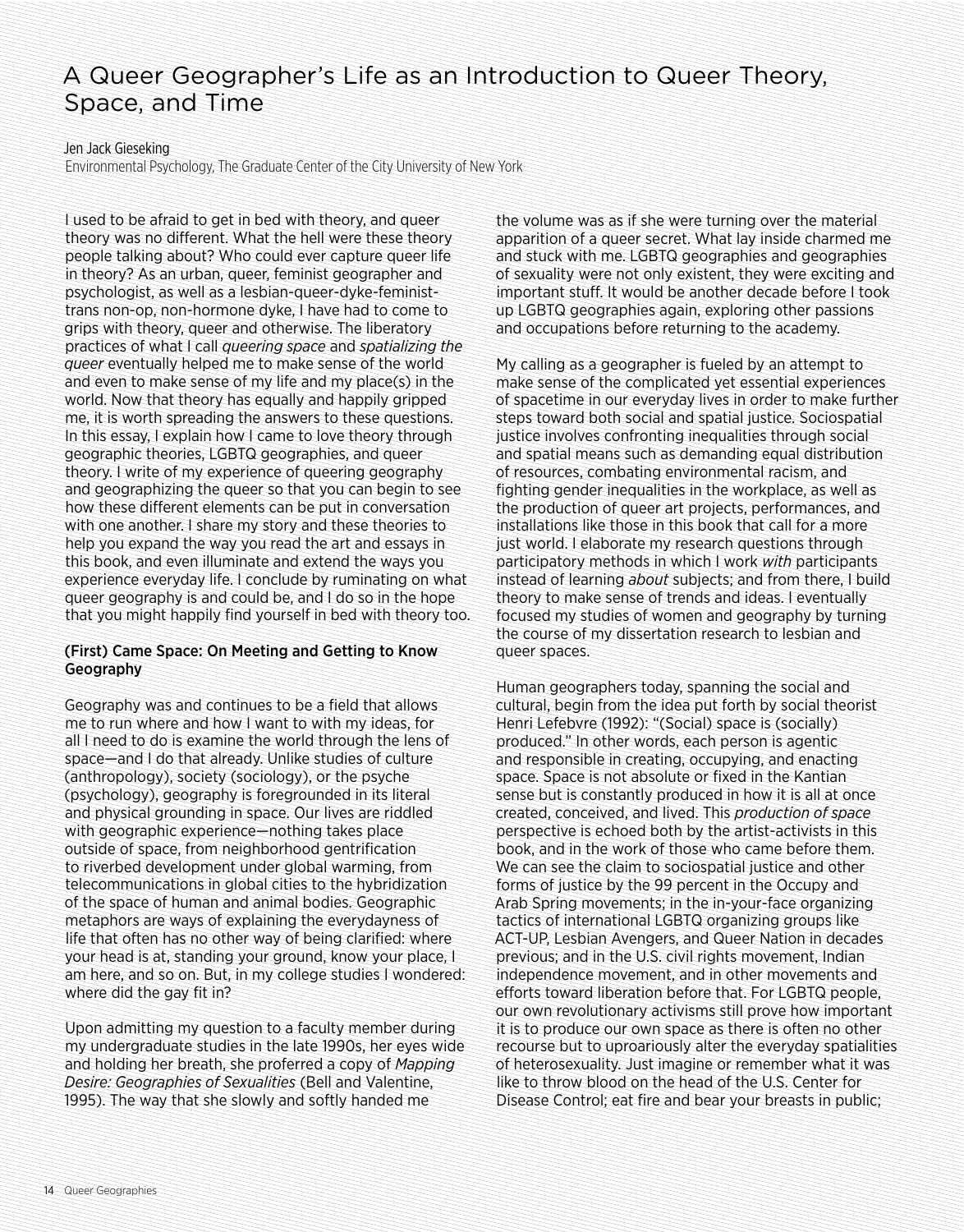and dump thousands of condoms from the top rows of a nationally televised baseball game in NYC to encourage safe sex for all. As a field, geography is heavily influenced by ideas of Marxist and feminist thought, which seek, in their own ways, to enact equal redistribution, recognition, and representation in the work toward social and spatial justice. As a geographer, I ask people about their experience of spaces and places that have helped shape not only their identities but the meaning and experiences of justice and oppression in their lives. The findings from my work help re-present the way liberation can and does operate in everyday life. Building from these ideas and actions, there is no limit to the world we can create.

#### (Second) Came a Queer Interjection: The Rise of Queer Identity and Queer Theory

When I say queer, I mean all the multiple ways of being and doing queer. Going way back, queer has been a derogatory term for homosexuals in the Western context since the nineteenth century. By the 1980s, a reclaiming began of the term, taking this language back just as feminists took the streets back. By the 1990s, the term queer had taken on a radical identity that refused traditional binaries of man-woman, gay-lesbian, or even even—gasp!—bisexual. As Michael Warner and the Social Text Collective write of the reclaiming of queer from its negative uses, "The insistence on 'queer'—a term initially generated in the context of finyoking 1 terror—has the efect of pointing out a wide field of normalization, rather than simple intolerance, as the site of violence" (1993, xxvi). Queer theory hatched as a broader theory that destabilizes the assumptions and privileges of secure heteronormative models of study and everyday life, and that politicizes and acknowledges the fluidity and instability of identities, spaces, and societies. Proponents of queer theory argue for the acceptance and understanding of the more complex reality in which we live. As such this way of theorizing provides scholars, activists, and others with ways of thinking and talking about life beyond fixed assumptions. While queer theory is especially helpful in fighting homophobia and transphobia, it is also used beyond the realm of gender or sexuality. For example, when studying the politics of racial, ethnic, or class identities, scholars may wish to "queer the subject" by writing about these identities as fluid rather than as rigid or binary subjects.

It is my own understanding that queer theory always seeks to make room for the opposite and opposing as well as the fleeting and the fragmented through critiquing and problematizing from the situatedness of everyday life. As such, the practice of queering is often used to herald diference, question powers behind normativities, and situate pleasure and politics side by side. But, as I began my advanced studies of people, space, and place, I still wondered: what do these identities, politics, and

theoretical calls for celebrating the topsy-turviness of life have to do with space?

#### (Third) Came Space + Queer: Living and Studying LGBTQ Space and Place

I hate to break this to you, but there is no such thing named "queer geography" in the academic world as of yet. To date, the academic subdisciplines include LGBTQ geographies (studying LGBTQ spaces and experiences of space), and geographies of sexuality (studying sexual spaces, or the sexualized experience of space). What I call *queering space* (using queer theory to read geography) and *spatializing the queer* (using geographical theory to read the queer) is a bridge and conversation between queer theory and geography that is not a subdiscipline but a practice among queer theorists and geographers. While that which is gay, lesbian, bisexual, and trans can equally be spatialized, I am not as much interested in identities but rather the action of queering: refusing the normative and upsetting privilege for more radical, just worlds, even those not yet imagined. To get you in bed comfortably with the practices of queering space and spatializing the queer, I need to share how LGBTQ geographies grew from actual LGBTQ experience, or what is now known as LGBTQ studies. It is that LGBTQ experience that, in turn, informs the ways we queer space and place in geography today.

The geographical imagination—homo, hetero, and/or otherwise—often associates LGBTQ people with cities. However, imaginaries are just this and must be unpacked. For example, the city retains an equally strong narrative about being a place for men, but women purportedly find themselves locked in their urban homes for safety and, as such, generally invisible (E. Wilson 1992; Pain 2001; Pain and Smith 2008). Furthermore, while LGBTQ studies has begun to extend itself to prioritize rural and other nonurban environments (see Binnie and Valentine 1999; Knopp and Brown 2003, 2003; Halberstam 2005; Gray 2009), studies of the urban are still both important and needed.

Cities are historically theorized as a site for the depraved and the delinquent, i.e., home to the homosexual (Burgess, Park, and McKenzie 1925; Wirth 1938), and such ideas still permeate everyday life (Abraham 2009). These hateful ideas formed from the large population of LGBTQ people who left rural and suburban environs for the anonymity and independence of city life (Weston 1995; see also Chauncey 1995; Luibhéid 2008). The myth of urban promise has a social and economic basis. Cities afforded LGBTQ people a place to find privacy in public, as historian George Chauncey (1995) puts it, and for lesbians and queer women to seek work away from standard gender roles (D'Emilio 1983a; 1983b; see also Bérubé 1983; Faderman 1992; Kennedy & Davis 1994; Chauncey 1995; Aldrich 2004).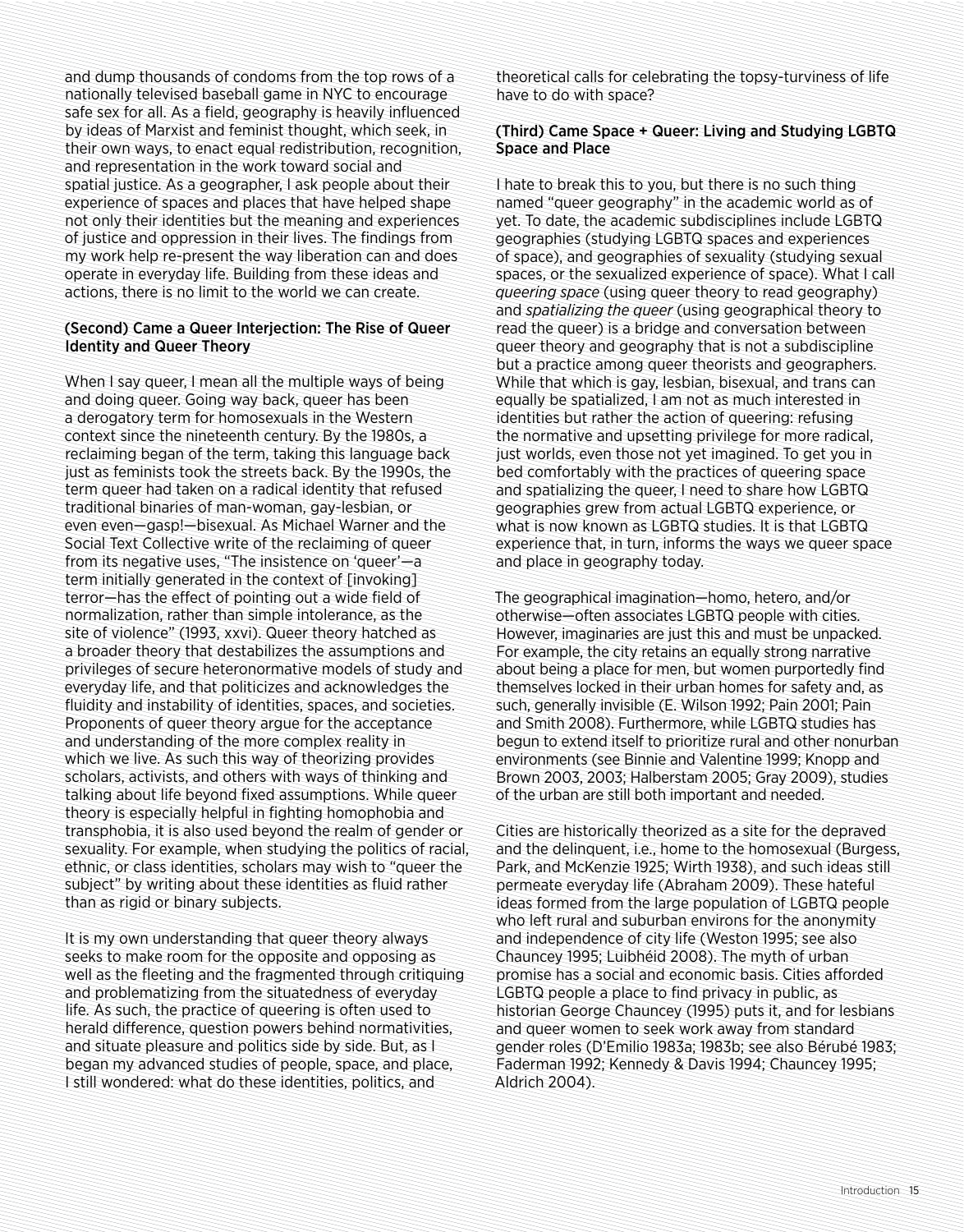In geographic work, work on lesbian and gay spaces in the 1980s began by counting lesbian and gay people in order to prove their existence and make them visible in the heterosexual public eye (see Binnie 1996). This research was both revolutionary and foundational as even writing about these most common stories and spaces was an entirely new and radical act throughout the 1990s. In fact it was only in the late 2000s that academic ethics review boards removed the label of "at risk" (for unfair treatment) from LGBTQ study populations, other at risk populations being prisoners, children, and the mentally ill.

When I was coming out, I took refuge in the ideas of these places as much as the experience of them. While these models—namely the "gay" city, as well as the neighborhood and bar—were and continue to be exciting spatial models for producing LGBTQ community, it was how these models often focus on certain groups of gay and queer men that inspired my work on lesbian-queer spaces. For example, much of the early research subsumes the spaces of lesbians and queer women under a study of generic homosexual spaces privileging men's abilities to claim public space that inspired my own interest in queering what *is* queer. Practices of gay male cruising are often praised as radical claims to queer public space (Berlant and Warner 1998; Delany 2001). Yet the privilege of mostly white male bodies in recent years to make use of these spaces with considerably less harassment than men of color, the poor, or homeless is invisibilized (see Manalansan 2005), and lesbians', bisexual women's, and queer women's comparative lack of cruising has only recently been discussed (Gieseking 2013). As such, those who define and enact queer in the heterosexual public eye and mainstream media becomes white, male, able-bodied, urban, and middle- and upper class. It was these trends that drove me to record the narratives of 47 multigenerational lesbians and queer women for my dissertation—across classes, races, and ages—who are so often erased from mainstream and sometimes even LGBTQ society. What then could queering our geographical imaginations do? Whatever could queer theory offer my participants and me, yet another invisibilized dyke?

# (Fourth) Came Queering Space and Spatializing the **Queer**

Over the last two decades, queer theory has grown into a core theoretical approach across academic disciplines and is equally used in activisms, artwork, and even the spectacular and mundane elements of everyday life. In fact, queer theory, along with feminist theory, may be the most applied theory at work today outside academic discourse. LGBTQ people are perhaps the only group that derives many of the ideas about themselves from theory. LGBTQ people are just as likely to cite the work of Queer Nation to claim and find their purpose and shared

meaning as they are to discuss philosophers Judith Butler or Michel Foucault. Where else could and did a positive history of LGBTQ lives come from but the academy? In this section I reread through the lens of geography some queer concepts and ideas that excite me and that, usually, dominate queer theory, in order to shed light on what queer geography is or could be through the acts of queering space and spatializing the queer.

Historian Michel Foucault had proved years earlier that the word "homosexual"—and therefore the concept of the deviant body and being attached to it—was not used until 1870. It was Gayle Rubin, then an anthropology PhD student, who stood up at the now renowned Barnard Conference on Sexuality in 1982 and finally cleaved gender from sex and sexuality. In other words, biological determinism was officially dead and gender was clearly socially constructed. It was less than eight years later that philosopher and feminist Judith Butler powerfully argued that sex and sexuality are socially constructed too. Produced spatially? OK. But temporally and even my identity too? It hit me hard that all the world was staged. And I was invigorated. These agentic chances for production speak to what David Harvey (1973; 2005) theorized as the *geographical imagination*, which spatialized and politicized C. Wright Mills's (1961) "sociological imagination," a concept that examined personal biographies in dynamic relation to the social history in which they are situated. The concept of the geographical imagination has broadened into a tool to describe and analyze both the literal and metaphorical ways people imagine and render space (see also Gregory 1994; Said 2000). I use the geographical imagination in my own work as both a concept and tool to register how participants negotiate the slide between spaces material or imagined. If gender, sex, sexuality, and space are all produced, then the only limits are those we allot ourselves, that we agree to, that we give in to. While there are always materialities in our lives to be faced, the social opened up before me and for many other LGBTQ people as well.

The realizations and invigorations did not end there. Literary theorist Eve Kosofsky Sedgwick took queer theory to a new level for me when she made the very notion of *anything or anyone* as normal a blissful impossibility. In her book *Epistemology of the Closet*  (1991), Sedgwick puts forth a series of axioms, the first of which is "People are diferent from each other." At first, I remember being bored and shocked that this counted as theory, but as she went on to describe distinctions and diferences I had never realized or seen, my mind and life were revolutionized. For example, she states that everyone has sex diferently and everyone is attracted to and turned on by something or someone completely individual. In the same vein, the poet and literary scholar Adrienne Rich (1980) had already described the concept of *compulsory*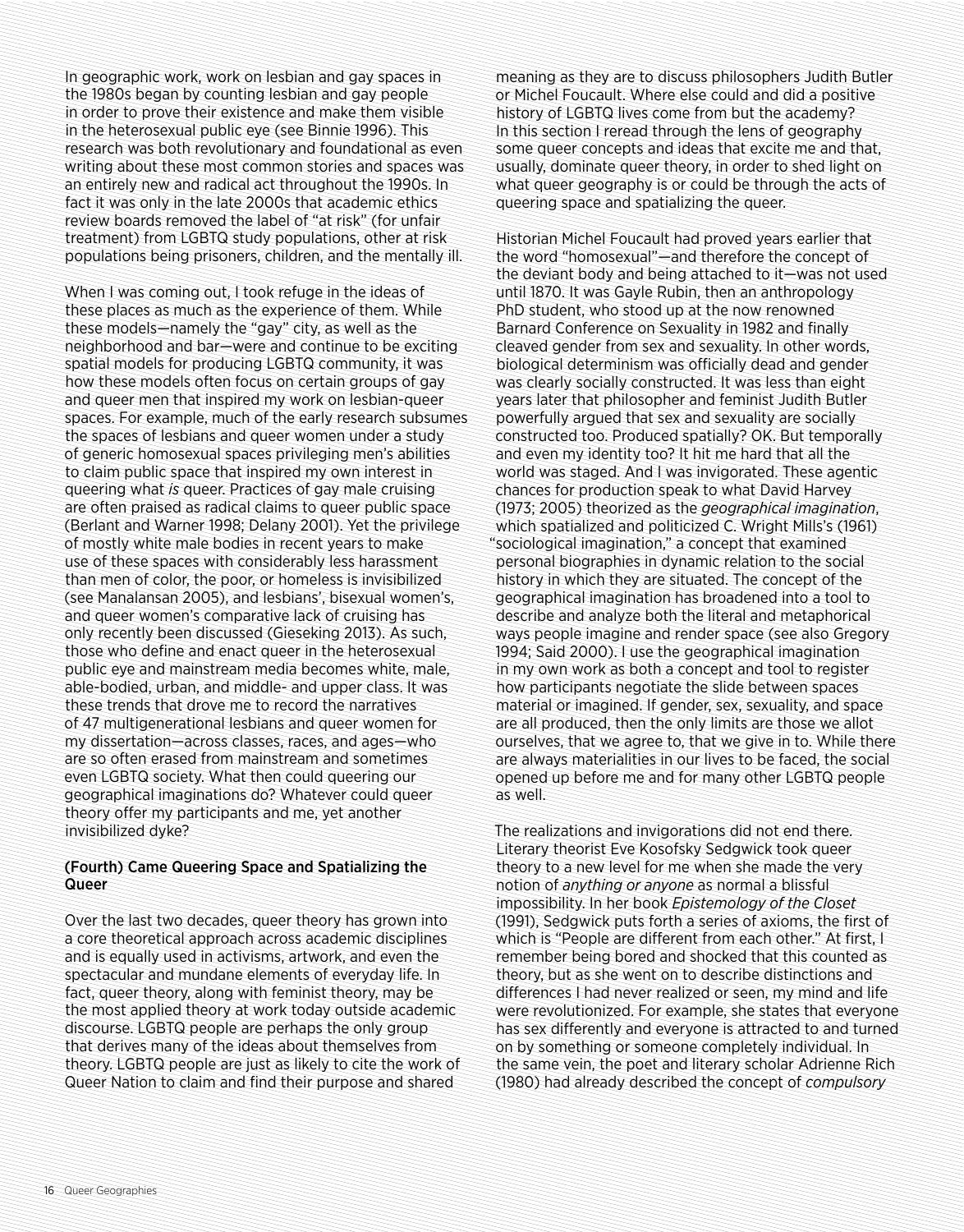*heterosexuality* a decade before literary critic Michael Warner (1993) gave us the word *heteronormativity.* While compulsory heterosexuality showed how lesbians and gays were forced into heterosexual roles and behaviors, heteronormativity took these enforcements to the level of a constant permeating oppression for only the hetero to be normal.

Historian Lisa Duggan (2002) took the normal in a diferent direction. After decades of LGBTQ people being sold out and selling out through processes of commodification and commercialism, some members of the community felt they had it good "enough." Duggan describes this faux liberation through capital as a phenomenon of *homonormativity*. Homonormativity is the "normalization and hierarchization of particular forms of homosexuality within particular sexualized, classed, gender, and ethnic norms" (Browne 2006). Recognition of this level of distinction inspired me. If we use this thinking around space, it makes sense that each place works diferently for each person. Environmental psychologists and geographers have posited ideas of *place identity* (Proshansky, Fabian, and Kaminof 1983) and *place attachment* (Altman and Low 1992) that show how individuals and groups work from diferent models and meanings of space and place. As much as globalization seeks to ubiquitize people and their places, they still retain their own qualities, sensibilities, and experiences. Why is Stonewall so revered, really? Why is Paris gay and Berlin queer? Why are Tijuana, Copenhagen, and Beirut unusual places for work on queer space? Or why are they not? Simple yet revolutionary once you really take it in: just as people are diferent from one another, spaces are diferent from one another.

Over time, geographers saw that the production of space Lefebvre described extended not only to territories and places and the nation-state, but to our bodies, intimacies, and identities. Queer theory extends that even further. I work from multiple theories of the body in my own research to make sense not only of diference but the various layers of components of material and social worlds. Most well-known is Judith Butler's (1989) *performativity* theory, which argues for a process-oriented, nonfoundational, ceaseless performing of identities. Identities are inscribed by the person in *and* on the body as much as the cultures, economies, and societies surrounding them (see also Bell et al. 1994). While bodies contain qualities that are not easily erased, bodies are also produced and therefore malleable in some ways, through the fissures that open up and point to possibilities of diference within the regulatory structures and discourses of our daily lives (Butler 1993). The geographer Lise Nelson (1999) criticizes Butler for fixing and exhausting identities in specific spacetimes. In my work, I found that the "fissures" Butler discusses that arise in the course of performing one's identity give rise to other possibilities

that allow for more nuanced conceptualizations of identity and space. Lesbians and queer women I interviewed always found a way to resist and move forward by breaking through the crack between binaries. Instead, I find performativity's weakness to be its failure to account for the visceral, corporeal body, which my participants referenced often. It is the work of philosopher Elizabeth Grosz that helps me to fill this hole, as she sees bodies as "concrete, material, animate organization of flesh, organs, nerves, muscles, and skeletal structure which are given a unity…through their psychical and social inscription as the surface and raw materials of an integrated and cohesive totality" (1996, 243).

Together, performativity theory and theories of the visceral body account for the social-biological body, for a body is never distinct as either. In other words, "it is not as if the outside or the exterior must remain eternally counterposed to an interiority that it contains: rather, the outside is the transmutability of the inside" (Grosz 2001, 66). Space can be similarly recognized in the material and the imagined, the social and the emotional—i.e. space, like bodies, contains diference through the messy, fleshy indeterminate stuff of everyday life (see Katz 2001a).

Such performed and visceral bodies are never one identity or another, but rather the intersection of multiple standpoints that are always being produced. Legal and critical race theorist Kimberle Williams Crenshaw (1996) suggests using *intersectionality,* whereby you draw upon all your identities (gender, sexual, race, class, ability, age, etc.) to produce knowledge. Feminist geography similarly encourages *situated* experience and knowledge in producing knowledge (see Katz 2001b). Similarly, feminist science studies scholar Donna Haraway's (1990) notion of the *cyborg* describes the technological prosthetics that blur the line between human and technology. Geographer Matthew Wilson (2009) suggests that the cyborg can be used as a model for human life and spaces that is constantly being and becoming, an ontology that fits strongly within the fragmented and fleeting aspects of queer theory. These models of being-doing-in-diference come together most closely for me in the sciencefiction writer and queer theorist Samuel Delany's (2001) masterpiece *Times Square Red, Times Square Blue.* The book details the cruising and hustling of New York City's Times Square neighborhood filled with porn theaters, peep booths, and sex toy and video stores before its purported rehabilitation into the Disneyesque new version of Broadway and

a mega-shopping hub for tourists (see also Kunstler 1994). Delany uses his own cruising experiences to theorize the distinction between contact and networking. For him these spaces aford the production of actual community and connection in the form of cross-class and cross-race *contact*, versus the distanced practice of *networking*. Queer geography then becomes the ability to make what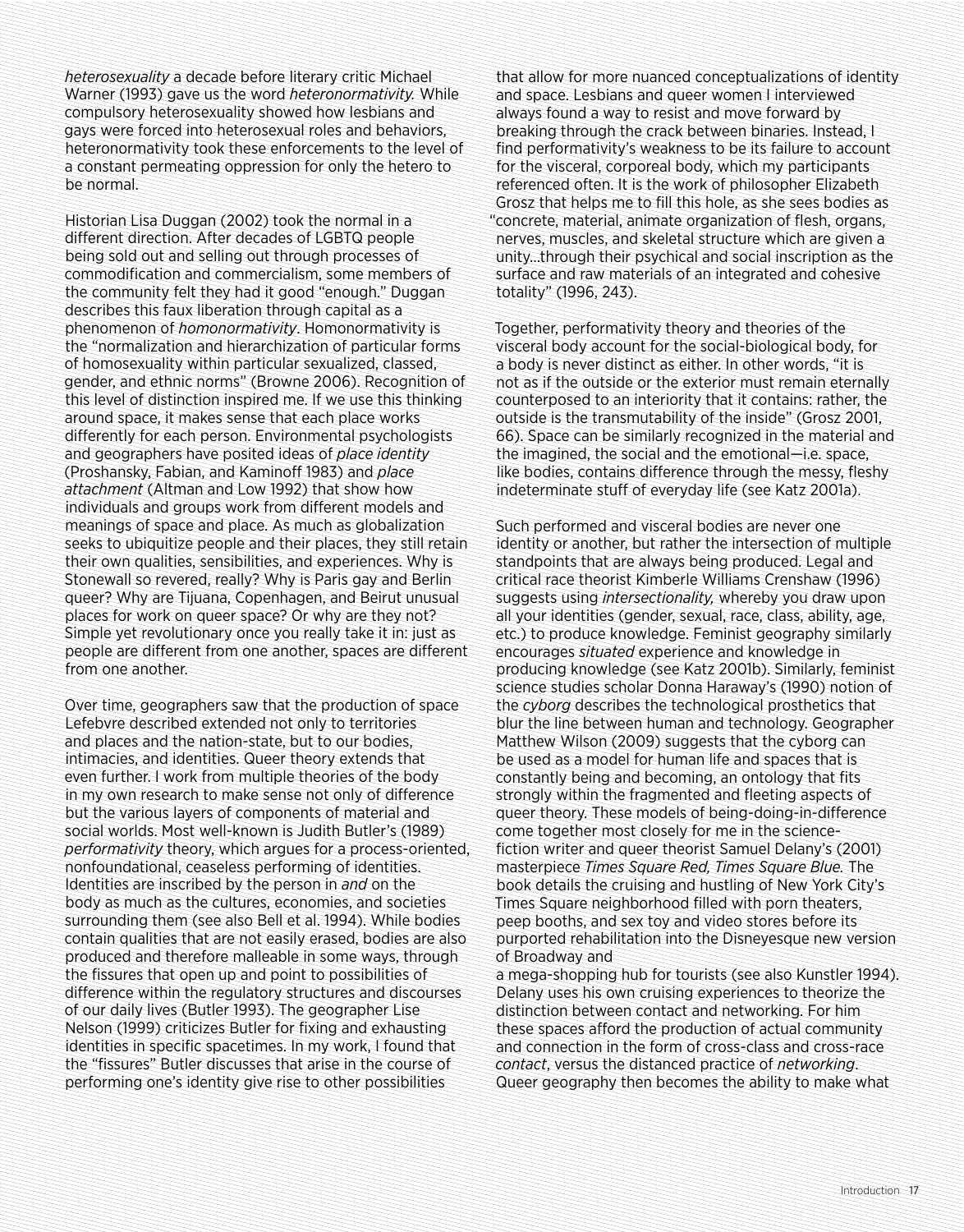one can of life, where one can, and incorporating all aspects of oneself.

The body in space spans many scales, from the global to the intimate (see Pratt and Rosner 2012). Recent and important debates to consider as you pore through the experiences of the artists in the very diferent places of this book relate to the scale of the family and the nationstate. Michel Foucault's work on the disciplining of the body also helped to break from previous limitations. In his studies of the seventeenth and eighteenth centuries, Foucault found that the nation-state regulates human bodies through *biopower*, "an explosion of numerous and diverse techniques for achieving the subjugations of bodies and the control of populations" (1990, 140). In other words, citizenship is defined by one's role in being complicit to a heteronormative state; geographers David Bell and Jon Binnie refer to *sexual citizenship*, which seeks to unpack who has rights and where one can refute the state's use of biopower. The literary critic Judith Jack Halberstam's (2005) notion of *queer time* helps to break apart the heteronormative understanding of time in our everyday lives. Halberstam describes how LGBTQ lives do not run in the patterns and paces of heterolives but have distinct social and economic conditions, including patterns of mating, childbearing, home buying, and retiring. With women making seventy-seven cents on the dollar in the U.S. alone, with similar numbers or less across the world, the ability for two women or two men to secure such patterns is radically diferent, and specific to place as well.

The atrocities in Israel-Palestine illuminate how queer bodies are not refused but rather are used to meet the needs of the nation-state, i.e. through what activists termed *pinkwashing*. It was often the mark of a "civilized" country to demonstrate how good it was to women—part of the U.S. justification for invading Afghanistan and Iraq was the way both countries treated their women. The current claim to cosmopolitanism is pinkwashing, which entails claiming the beneficial treatment of LGBTQ people while ignoring atrocities against other groups. Queer theorist Jasbir Puar (2005) discusses pinkwashing as an instance of *homonationalism* whereby LGBTQ people are welcomed at the expense of the exoticized "other." I am using my own research to show that pinkwashing is a process of modern globalization. My example is how New York City aims to pinkwash through its internationally advertised "gay pilgrimage." Urging wealthy lesbians and gays to shop and see the famous Stonewall bar where the LGBTQ movement is identified as beginning, the NYC government pinkwashes the fact that the Stonewall riot entailed LGBTQ people responding to police violence with more violence. The forgetting of our history and our oppressions can be as violent as the invisibilization and violence done to other groups, and much healing can be done by interceding not only in the fight for social justice

but spatial justice as well in the ways places and people are represented and recognized.

The last and perhaps most exciting use of queer theory and space is the way queer theory makes the seeming oppositions of space into mutually constructed places. An ever popular topic is the concern over *public and private*. However, LGBTQ experience shows how the public is often off-limits—when is it not to women?—and we must construct our publics and forms of attention and pageantry for self-expression. Michael Warner (2002) proposed the notion of *counterpublics,* which spans those othered, queered publics that refuse heteronormativities. For lesbians and queer women in my research, claiming the streets and being visibly queer is part of their history of radical activism and radical being-doing to resist homophobia. Feminist geographer of sexualities Kath Browne (2004) has proposed the notion of *genderism* to describe how not only transphobia (fear of genders that queer or shift the binary male-female) but the regulation of bodies into binary genders takes place within public and private spaces in varying ways. In interviewing nontraditional-gender-presenting women, they described how the private space of the bathroom becomes a space for public regulation in their regulation or judgment.

A dimension of geography not yet queered but that I want to introduce here is the mutually influential concepts of time-space compression and time-space expansion. *Time-space compression* is geographer David Harvey's (1991) concept to describe the collapsing efect of globalization and technology as we are able to communicate and produce faster and closer. However, in her work in the southern Sudan and NYC's Harlem, the feminist geographer Cindi Katz (2001b) found a pattern of *time-space expansion* whereby the poor were driven to go farther from their homes to gain basic resources. In my work these two ideas are not merely opposing or mutually constructing but ofer up other possible readings of shifts in spacetime. Queer space, identity, and life is inherently unstable, fragmented, and fleeting—how then can spacetime only compress and/or expand? There are varying forms of movement in, by, and through space. How can we encompass these multiplicities and refuse being used by the commodifying and fetishizing processes of capitalism? One such process is the way gentrification uses and is used by LGBTQ people in order to create territories and spaces of their own for safety and refuge, all the while displacing poorer neighborhoods of, most often, people of color, and, over time, being displaced by later waves of wealthier heterosexuals and LGBTQ people (see Knopp 1997; Doan 2010). One recent inspiring response to more multiple forms of understanding space and time is the work on autonomous or anticapitalist spaces. For example, the geographers Gavin Brown and Jenny Pickerill (2009) propose accounting for how the afective and emotional aspects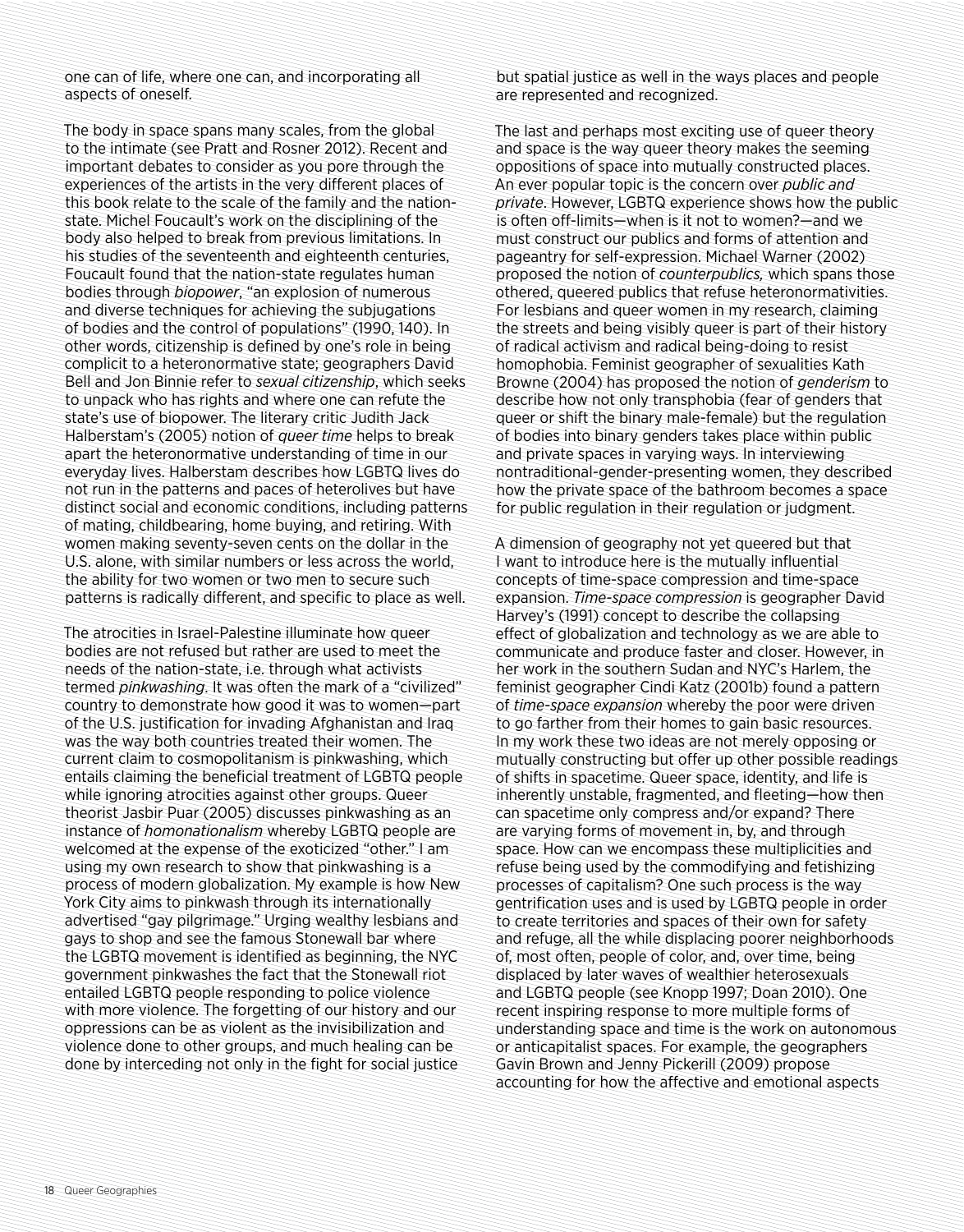of space shape protest and resistance. It is all these ideas, concepts, and experiences that inform and incite my work and everyday life.

## (Fifth) Come and Gone and Going On

In these four moments of coming to grips with queering space and spatializing geography, I have shared my story: a gendered perspective of and life in queer space. The worry that we do not get the queer or understand what letters to use in our alphabet soup of a community must be overcome—at times, lgbtgitsaa is too much to say let alone but we must try. Queering space and spatializing the queer are mutual practices that are ongoing, exciting, and can and must be embraced from multiple standpoints to efect the change they hope to create. While my own work sits with urban environments, these ideas and concepts cross scales, borders, and boundaries and can go wherever you wish to take them—or at least farther than the world may let us imagine for now. I hope this essay leaves you in the midst of these possibilities with the tools to join me and so many others in this work. To that end I provide a works cited to the materials I mentioned in this essay, as well as a series of recommended readings at the end of this book that fuel me and can maybe serve to light your fire as well.

I am still thinking and working with the stories of my participants. The work in this book from such diferent places, Copenhagen, Beirut, and Tijuana, helps me to open up those stories further, and to make change, in ourselves and the world. What does it mean for Camilla Tved to map a personal history of violence against lesbians in Copenhagen? What are the ramifications of writing but not picturing sex in Beirut as Akram Zaatari counters? And what are the problems in Tijuana translating "queer" into Spanish that Bradley Epps makes us critically aware of? Globally, more work remains to be done to account for queer diference, especially around race and class within the context of diferent places. *Queer Geographies* as a selection of experiences is one of those large steps forward to offer us ways to imagine and enact social and spatial justice, whether on the streets in protest, in the gallery and library with artworks, or in bed with theory or something even more exciting. I very much invite you to join in these questions and places, and often.  $\frac{1}{2}$ 

#### BIBLIOGRAPHY

Aldrich, Robert. 2004. "Homosexuality and the City: An Historical Overview." *Urban Studies* 41 (9): 1719–1737.

Altman, Irwin, and Setha M. Low. 1992. *Place Attachment.* New York: Springer.

Bell, David J., Jon Binnie, Gill Valentine, and Julia Cream. 1994. "All Hyped Up and No Place to Go." *Gender, Place & Culture: A Journal of Feminist Geography* 1 (1) (March): 31–48.

Bell, David J., and Gill Valentine. 1995. *Mapping Desire: Geographies of Sexualities*. New York: Routledge.

Berlant, Lauren, and Michael Warner. 1998. "Sex in Public." *Critical Inquiry* 24 (2): 547–566.

Bérubé, Allan. 1983. "Marching to a Diferent Drummer: Lesbian and Gay GIs in World War II." In *Powers of Desire: The Politics of Sexuality*, ed. Ann Snitow, Christine Stansell, and Sharon Thompson, 88–99. New York: Monthly Review Press.

Binnie, Jon. 1996. "Coming Out of Geography: Towards a Queer Epistemology?" *Environment and Planning D: Society and Space* 15 (2): 223–237.

Binnie, Jon, and Gill Valentine. 1999. "Geographies of Sexuality a Review of Progress." *Progress in Human Geography* 23 (2) (June 1): 175–187.

Brown, Gavin, and Jenny Pickerill. 2009. "Space for Emotion in the Spaces of Activism." *Emotion, Space and Society* 2 (1) (July): 24–35.

Browne, Kath. 2004. "Genderism and the Bathroom Problem: (Re) Materialising Sexed Sites, (Re)Creating Sexed Bodies." *Gender, Place & Culture: A Journal of Feminist Geography* 11 (3): 331–346.

—. 2006. "Challenging Queer Geographies." *Antipode: A Radical Journal of Geography* 38 (5): 885–893.

Burgess, Ernest, Robert E. Park, and Roderic McKenzie. 1925. *The City: Suggestions of Investigation of Human Behavior in the Urban Environment.* Chicago: University of Chicago Press.

Butler, Judith. 1989. *Gender Trouble: Feminism and the Subversion of Identity*. New York: Routledge.

—. 1993. *Bodies That Matter: On the Discursive Limits of Sex.* New York: Routledge.

Chauncey, George. 1995. *Gay New York: Gender, Urban Culture, and the Making of the Gay Male World, 1890 – 1940.* New York: Basic Books.

Crenshaw, Kimberle. 1996. "Mapping the Margins: Intersectionality, Identity Politics, and Violence Against Women of Color." In *Critical Race Theory: The Key Writings That Formed the Movement,* ed. Kimberle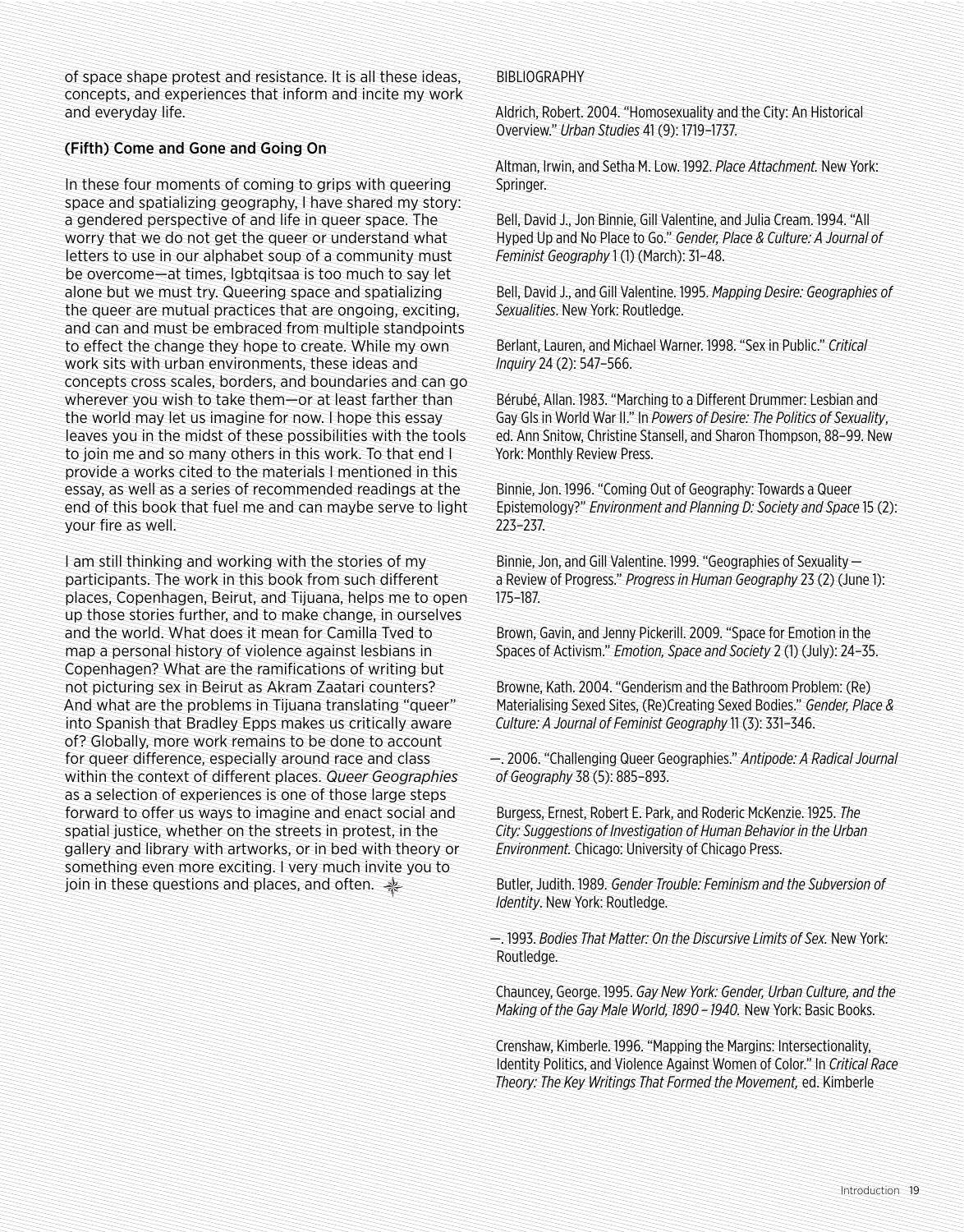Crenshaw, Neil Gotanda, and Garry Peller, 357–383. New York: The New Press.

D'Emilio, John. 1983a. *Sexual Politics, Sexual Communities.* Chicago: University of Chicago Press.

—. 1983b. "Capitalism and Gay Identity." In *Powers of Desire: The Politics of Sexuality,* ed. Ann Snitow, Christine Stansell, and Sharon Thompson, 100–113. New York: Monthly Review Press.

Delany, Samuel R. 2001. *Times Square Red, Times Square Blue.* New York: NYU Press.

Doan, Petra L. 2010. "The Tyranny of Gendered Spaces—Reflections from Beyond the Gender Dichotomy." *Gender, Place & Culture: A Journal of Feminist Geography* 17 (5): 635–54.

Duggan, Lisa. 2002. "The New Homonormativity: The Sexual Politics of Neoliberalism." In *Materializing Democracy: Toward a Revitalized Cultural Politics,* ed. Russ Castronovo and Dana D. Nelson, 175–194. Durham, NC: Duke University Press.

Faderman, Lillian. 1992. *Odd Girls and Twilight Lovers: A History of Lesbian Life in Twentieth-Century America*. New York: Penguin.

Foucault, Michel. 1990. *The History of Sexuality, Vol. 1: An Introduction*. New York: Vintage.

Gieseking, Jen Jack. 2013. "Queering the Meaning of 'Neighborhood': Reinterpreting the Lesbian-Queer Experience of Park Slope, Brooklyn, 1983–2008." In *Queer Presences and Absences*, eds. Michelle Addison and Yvette Taylor, 178-200. New York: Palgrave Macmillan.

Gray, Mary. 2009. *Out in the Country: Youth, Media, and Queer Visibility in Rural America*. New York: NYU Press.

Gregory, Derek. 1994. *Geographical Imaginations*. Malden, MA: Wiley-Blackwell.

Grosz, Elizabeth. 1996. "Bodies-Cities." In *Sexuality & Space*, ed. Beatriz Colomina, 241–254. Princeton, NJ: Princeton Architectural Press.

—. 2001. *Architecture from the Outside: Essays on Virtual and Real Space.* Cambridge, MA: The MIT Press.

Halberstam, Judith. 2005. *In a Queer Time and Place: Transgender Bodies, Subcultural Lives.* New York: NYU Press.

Haraway, Donna J. 1990. *Simians, Cyborgs, and Women: The Reinvention of Nature*. New York: Routledge.

Harvey, David. 1973. *Social Justice and the City*. Baltimore, MD: The John Hopkins University Press.

—. 1991. *The Condition of Postmodernity: An Enquiry into the Origins of Cultural Change*. Malden, MA: Wiley-Blackwell.

—. 2005. "The Sociological and Geographical Imaginations." *International Journal of Politics, Culture & Society* 18 (3/4) (March): 211–255.

Katz, Cindi. 2001a. "Vagabond Capitalism and the Necessity of Social Reproduction." *Antipode: A Radical Journal of Geography* 33 (4): 709–728.

—. 2001b. "On the Grounds of Globalization: A Topography for Feminist Political Engagement." *Signs: Journal of Women in Culture & Society*  26 (4): 1213–1234.

Kennedy, Elizabeth, and Madeline Davis. 1994. Boots of Leather, *Slippers of Gold: The History of a Lesbian Community.* New York: Penguin.

Knopp, Lawrence. 1997. "Gentrification and Gay Neighborhood Formation in New Orleans: A Case Study." In *Homo Economics: Capitalism, Community, and Lesbian and Gay Life, ed. Amy Gluckman and Betsy Reed,* 45–64. New York: Routledge.

Knopp, Lawrence, and Michael Brown. 2003. "Queer Difusions." *Environment and Planning D: Society and Space* 21 (4): 409–424.

Kunstler, James Howard. 1994. *The Geography of Nowhere: The Rise and Decline of America's Man-Made Landscape*. New York: Free Press.

Lefebvre, Henri. 1992. *The Production of Space.* Malden, MA: Wiley-Blackwell.

Luibhéid, Eithne. 2008. "Queer/Migration: An Unruly Body of Scholarship." *GLQ: A Journal of Lesbian and Gay Studies* 14 (2-3): 169–190.

Manalansan, IV. 2005. "Race, Violence, and Neoliberal Spatial Politics in the Global City" *Social Text* 23 (3/4): 141–155.

Mills, C. Wright. 1961. *The Sociological Imagination.* New York: Grove Press.

Nelson, Lise. 1999. "Bodies (and Spaces) Do Matter: The Limits of Performativity." *Gender, Place & Culture: A Journal of Feminist Geography* (December): 331–353.

Pain, Rachel. 2001. "Gender, Race, Age and Fear in the City." *Urban Studies* 38 (5-6): 899 – 913.

Pain, Rachel, and Susan J. Smith. 2008. *Fear: Critical Geopolitics and Everyday Life.* Surrey, UK: Ashgate.

Pratt, Geraldine, and Victoria Rosner, eds. 2012. *The Global and the Intimate: Feminism in Our Time.* New York: Columbia University Press.

Proshansky, Harold, Anne K. Fabian, and Robert Kaminof. 1983. "Place-Identity: Physical World Socialization of the Self." *Journal of Environmental Psychology* 3: 57–83.